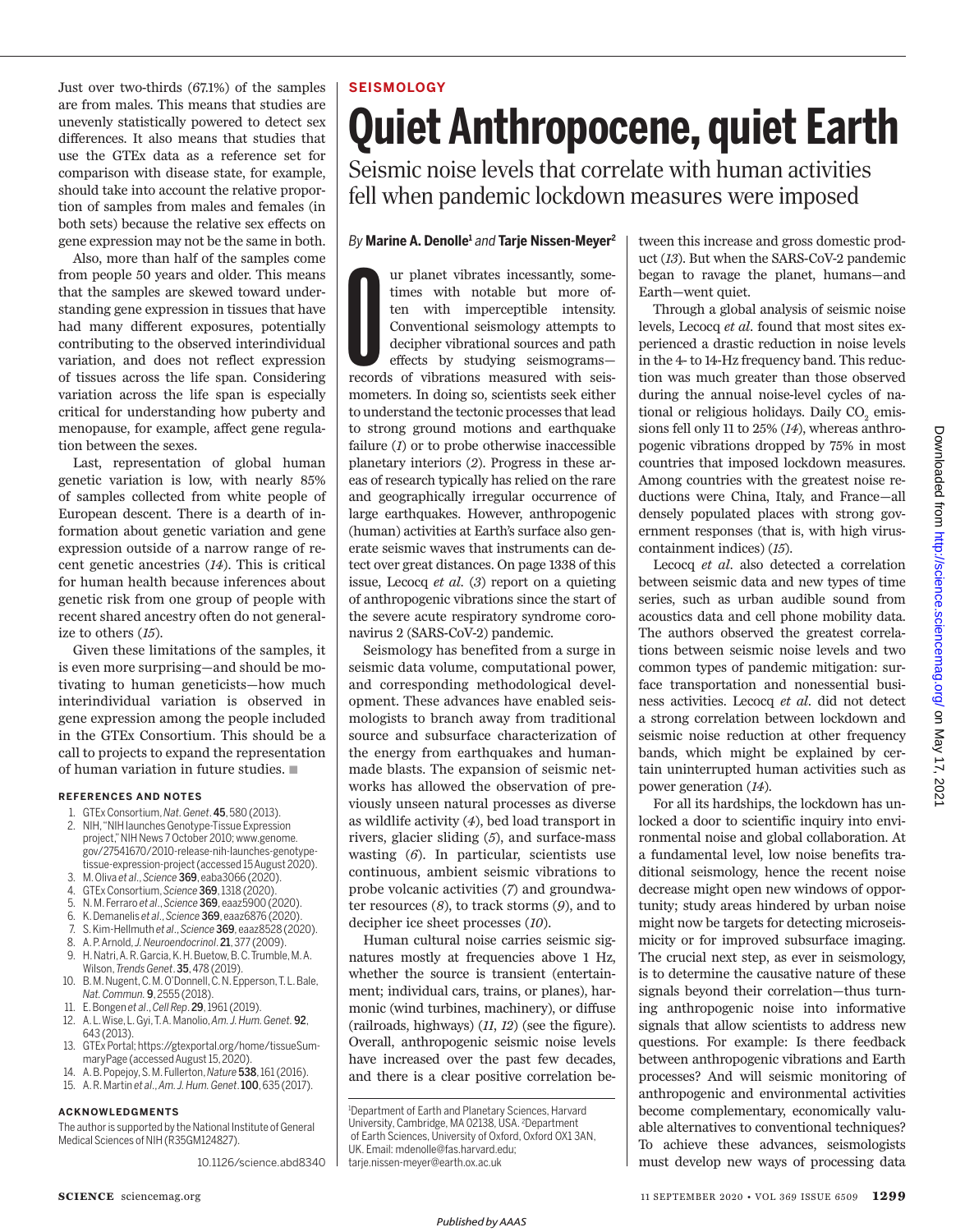and modeling and interpreting results.

Lecocq *et al*. exemplify seismological progress through best practices in scientific research: public data, open-access software and hardware, global cooperation, and crowdsourcing of citizen-science projects. All of the data are publicly available through open-access data centers at the Incorporated Research Institutions for Seismology (IRIS), which hosts and redistributes real-time seismograms from most of the stations participating in the Federation of Digital Seismograph Networks archive. A large proportion of the data used in the Lecocq *et al*. study was measured on seismic instruments that are powered on open-source Raspberry Pi computers hosted by citizen scientists. The Raspberry Shake network counts more than 3500 stations globally, all installed in homes, schools, and research institutions at 2 to 7% of the cost of conventional research or industrial sensors. The authors performed data analyses with open-source Python software Obspy, demonstrating the prevalence and usefulness of open-source community codes in modern science.

Like the pandemic, the seismological community also is shaking up norms. One important example is the reorganization of research activities. Although physical borders are closed, Lecocq *et al*. demonstrate that, much like the global medical research on SARS-CoV-2, seismological research is and ought to be without borders. The new study represents scientists from 25 countries on five continents, and the authors shared

the manuscript on public editing platforms (Google Docs, Slack) that allowed for all members of the community to contribute. Indeed, social seismology, which directly relates human activities and seismic waves, has sparked enthusiasm in the scientific community for urban seismology. The fall meeting of the American Geophysical Union (December 2020) will highlight the imminent wave of SARS-CoV-2–related seismological science in a special session called "Social Seismology."

#### **REFERENCES AND NOTES**

- 1. M. A. Denolle, E. M. Dunham, G. A. Prieto, G. C. Beroza, *Science* 343, 399 (2014).
- 2. K. Hosseini *et al*., *Geophys. J. Int*. 220, 96 (2020).
- 3. T. Lecocq *et al*., *Science* 369, 1338 (2020).
- 4. B. Mortimer, W. L. Rees, P. Koelemeijer, T. Nissen-Meyer, *Curr. Biol*. 28, R547 (2018).
- 5. E. A. Podolskiy, F. Walter, *Rev. Geophys.* 54, 708 (2016).
- 6. G. Ekström, C. P. Stark, *Science* 339, 1416 (2013).
- 7. G. Olivier, F. Brenguier, R. Carey, P. Okubo, C. Donaldson, *Geophys. Res. Lett*. 46, 3734 (2019).
- 8. T. Clements, M. A. Denolle, *Geophys. Res. Lett*. 45, 6459 (2018).
- 9. L. Gualtieri, S. J. Camargo, S. Pascale, F. M. E. Pons, G. Ekström, *Earth Planet. Sci. Lett*. 484, 287 (2018). 10. A. Mordret, T. D. Mikesell, C. Harig, B. P. Lipovsky, G. A.
- Prieto, *Sci. Adv*. 2, e1501538 (2016). 11. J. Díaz, M. Ruiz, P. S. Sánchez-Pastor, P. Romero, *Sci. Rep*.
- 7, 15296 (2017). 12. S. Schippkus, M. Garden, G. Bokelmann, *Seismol. Res.*
- *Lett*. 91, 2803 (2020).
- 13. T.-K. Hong, R. Martin-Short, R. M. Allen, *Seismol. Res. Lett*. 91, 2343 (2020).
- 14. C. Le Quéré *et al*., *Nat. Clim. Chang*. 10, 647 (2020). 15. P . Poli, J. Boaga, I. Molinari, V. Cascone, L. Boschi, *Sci. Rep*. 10, 9404 (2020).

#### **ACKN OWLEDGMENTS**

We thank L. Ermert and B. Liposky for their comments.

10.1126/science.abd8358



# **FERROELECTRICS**

# **A key piece of the ferroelectric hafnia puzzle**

Dipolar slices explain the origin of ferroelectricity in a material now used for memory devices

# *By* **Beatriz Noheda1,2** *and* **Jorge Íñiguez3,4**

The ferroelectrics community is with<br>nessing one of those moments in which serendipity changes the course<br>of science. The story of ferroelec-<br>tric hafnia (HfO<sub>2</sub>) resembles that of Cinderella: Not invited to the polar<br>die he ferroelectrics community is witnessing one of those moments in which serendipity changes the course of science. The story of ferroelectric hafnia  $(HfO<sub>2</sub>)$  resembles that of Cinderella: Not invited to the polar missed as not being a real ferrolectric, a material that has a switchable spontaneous polarization, despite the experimental evidence for this response. On page 1343 of this issue, Lee *et al*. (*1*) bring us closer to a real-life fairy tale ending with their theoretical calculations, which show that nanoscale HfO<sub>2</sub> becomes a ferroelectric through a different mechanism. Polarization manifests in the form of two-dimensional (2D) slices separated by nonpolar spacers, associated with flat polar phonon bands that allow for homogeneous switching of electric dipoles.

The story starts with research that began in 2006 but was not published until 2011 (*2*). Scientists fabricating silicon transistors with  $\rm{HfO_{2}}$ -based insulating layers spent several years trying to explain the origin of a strange peak observed in the capacitancevoltage characteristics. The peak looked very much like the ones observed in ferroelectrics when an applied electric field switches the direction of the spontaneous polarization. This feature has made ferroelectrics one of the oldest nonvolatile semiconductor memory types (*3*).

<sup>1</sup>Zernike Institute for Advanced Materials, University of Groningen, Nijenborgh 4, 9747AG Groningen, Netherlands. <sup>2</sup>CogniGron Center, University of Groningen, Nijenborgh 4, 9747AG Groningen, Netherlands. <sup>3</sup>Materials Research and Technology Department, Luxembourg Institute of Science and Technology (LIST), Avenue des Hauts-Fourneaux 5, L-4362 Esch/Alzette, Luxembourg. <sup>4</sup>Department of Physics and Materials Science, University of Luxembourg, Rue du Brill 41, L-4422 Belvaux, Luxembourg. Email: b.noheda@rug.nl

GRAPHIC: N. DESAI/*SCIENCE*

GRAPHIC: N. DESAI/SCIENCE